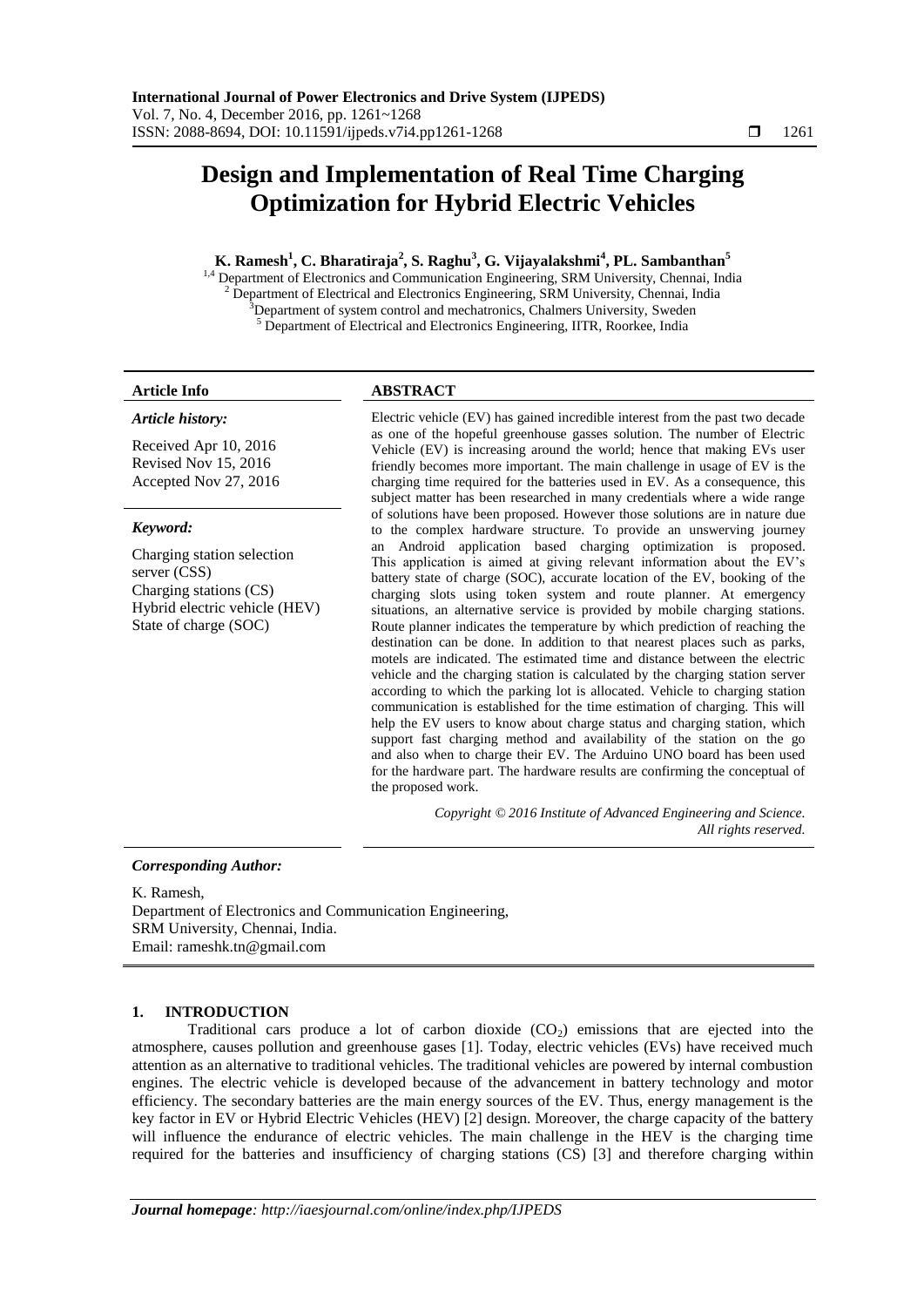existing distribution system infrastructure is problematic. Up to now the HEV's CS is in the range of 100 km per charge due to the onboard energy which is need to be optimized. The second challenge for the EV's is their battery capacity which ranges from 8.6KWh to 15.2KWh. The consequent disadvantage is that the charging time for above mentioned size, in a level 1 household charger (120V, 50Hz, 15-20A) is more than 15 hours. Due to these constraints, the vendor (EV charging station supplier) needs a convenient distribution system to cater to customer demand as well as maximize benefits. A special attention must be given to the charging station [4]. In future, the number of electric vehicles will be increasing to a greater extent, these electric vehicles have to re-charge their battery in a place (i.e.) charging station, so there will be a growing need of public accessing charging stations. This will have a significant impact on the power systems like transformers, protection devices etc. With respect to the varying load, it will have an impact on the consumers and vendors due to the traffic at these station, waiting time for charging the vehicles will increase etc. Therefore to improve all these factors there should be a proper monitoring systems to monitor them, like the smart grid technologies monitoring the load on the power grids [5-8]. Therefore both the consumer and vendor will get assistance from a communication system which shares useful data regarding the charging station, whether the charging slots are free, rate at which charging is done, cost per unit etc. This is basically what is known as vehicle to grid communication (V2G).

The objective is to develop an application it connects the user and vendor. The added feature in the developed application is the vendor can sell their entity through the means of bidding process. It can be done by adding the charging station on an online GPS map, so that the viewer can choose the closest station based on the cost per unit.Kennel *et al*. [9] literature an energy management system for the smart grids including the Full Electric Vehicles (FEV) integration. Moreno-Muñozet*et al*. [10] literature the possible solutions to integrate the control, monitoring and the protection functions in the distribution automation functions. A synchronization technology was developed and tested by synchronization test and measurement test [11]-[12]. Gungor*et al*. [13] and Parikh *et al*. [14] literature some opportunities and challenges to the wireless sensor area in the smart grids. Sabbah*et al*. [15] literature a survey of this communication technology in the smart grids. There are research pointed in the MLI based PWM schemes and it may be extended in EV area by care the battery [35-36]. In the proposed idea the mobile application is used to show the details of the electric vehicle and it is communicated to the charging station server. The charging station server indicates the availability of the parking slots to the users so that they can prefer the charging stations. This helps the EV users to save their time. Outline of Electric Vehicle shown in Figure 1 and android application main modules and functionalities as shown in Figure 2.



Figure 1. Outline of Electric Vehicle

### **2. HARDWARE ARCHITECTURE**

The proposed system architecture is mainly developed for the convenience of the electric vehicle users. The main modules and functionalities are illustrated in Figure 3.

#### **2.1. Battery Performance Analysis**

The critical components of the battery are energy density, charging time, life time and cost. Of all these charging time has a stronger dependency on the battery performance. The control parameters of the

*Design and Implementation of Real Time Charging Optimization for Hybrid Electric Vehicles (K. Ramesh)*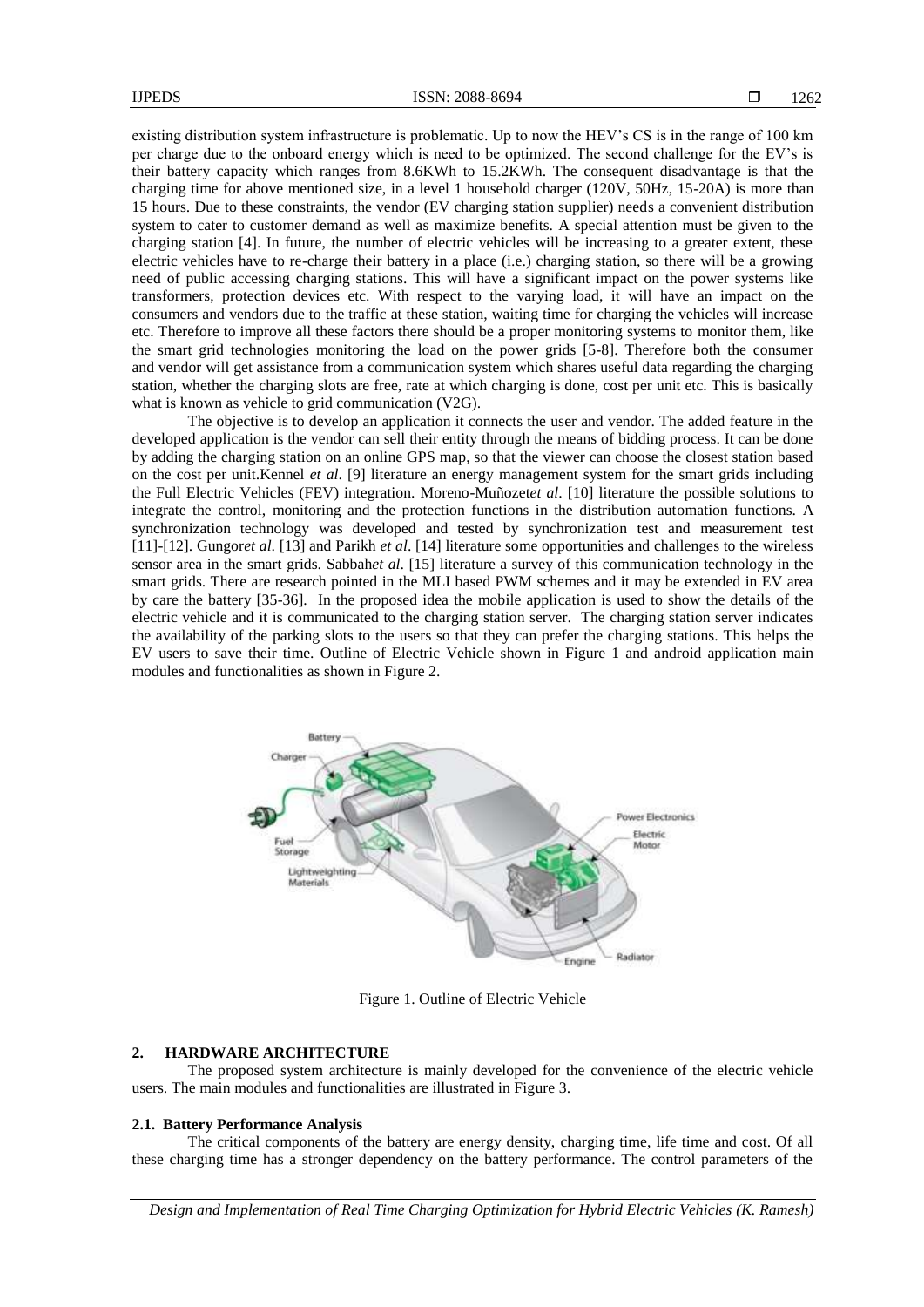charging process is voltage, current, temperature, input energy and output energy. The charging time and discharging time of a battery is calculated using the equation (1) and (2).

$$
Changing time = \frac{Battery rating}{Current}
$$
 (1)

Discharging time  $=$   $\frac{B}{A}$ Applied load (2)

The discharging rate is also affected by the C-rate.C rate is the rate in amperes, while nC rate will discharge a battery in 1/n hours. For example, a rate of C/2 will discharge a battery in 2 hours, and a rate of 5C will discharge a battery in 0.2 hours. For a 2 Ah battery, the C/5 rate is 400 mA, while its 5C rate is 10 A. As mentioned before, C depends on battery discharge current rate according to Peukert's equation. The peukert's condition is that in which the discahrging of the batteries will be faster than estimated. The Peukert's equation is shown in the equation (3).

Usable pack size =  $Kw * 0.80 * Peukert'sConstant$  (3)

For a lead acid battery, the Peukert constant can range from 2.0 to 1.0 depending on manufacturing technology. Lithium ion batteries supports the charging temperature of 0˚C to 45˚C (32˚F to 113˚F) and discharging temperature of -20˚C to 60˚C (-4˚F to 140˚F). No charging is permitted below freezing point. There will be good charging and discharging performance at higher temperatures but the life of the battery will be affected.



Figure 2. Android application main modules and functionalities

# **2.2. EV Charging Module**

**2.2.1. House- hold Charging point**: This is a simple household charging point where the EV is plugged into standard socket in the residential building, the input varies from country to country for example 240 volts (in INDIA), 120volts (in USA). It takes more than 4-11 hours of charging with the expected power level of 1.4KW (12A) for a battery capacity of 5-15Kwh the EV to its full capacity, but when compared to other levels of charging this is easiest and cheapest way of charging the EV [16-20].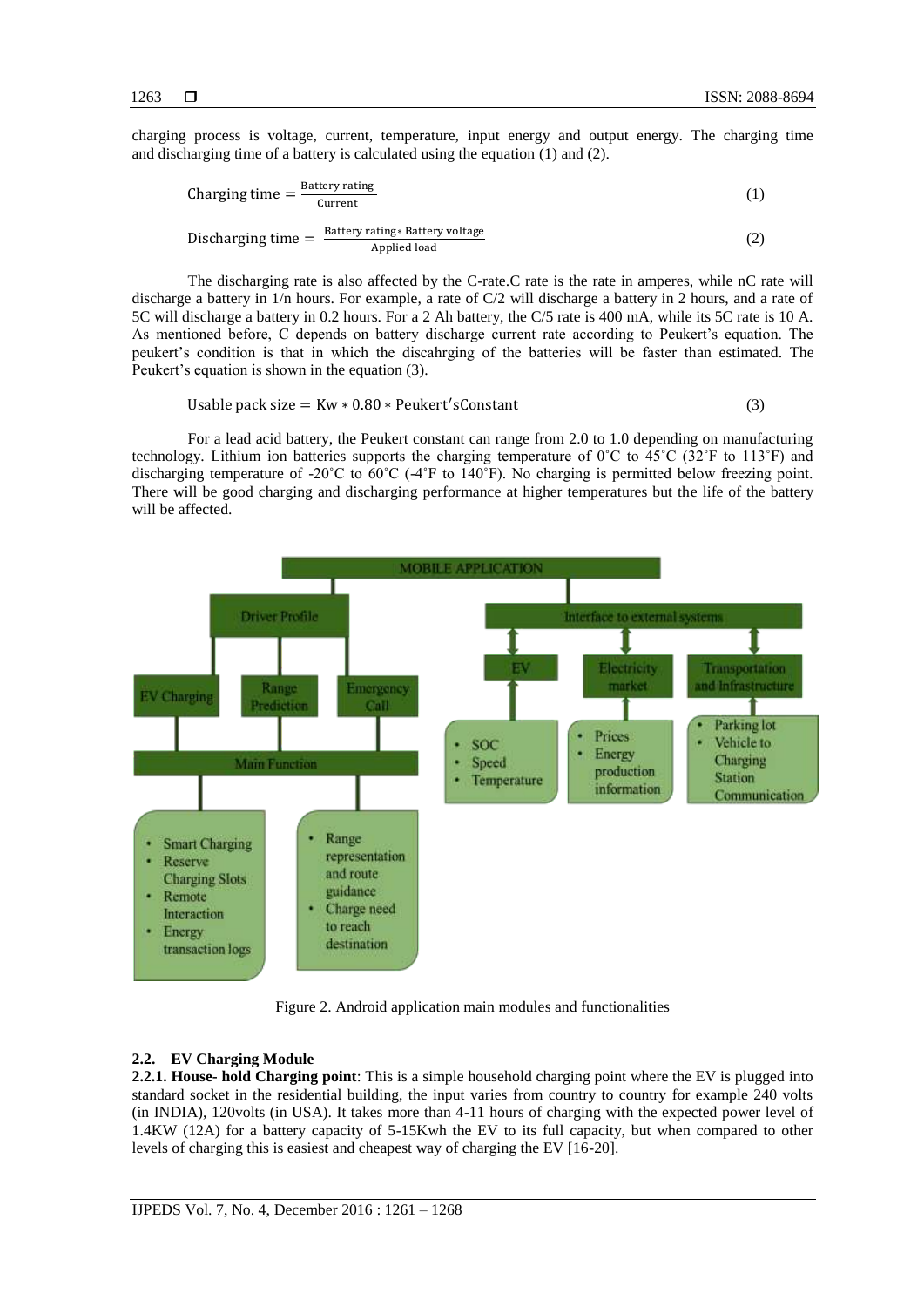1264

**2.2.2. Public Charging Stations:** This is best suited and normal way of charging the EVs, as these hasspecial equipment which provides a high level of safety. These used in public places to charge the EVs. They can be of two types either conductive or inductive. The conductive type is further classified in two butt type, pin and s sleeve types. For the level 2 charging the input is 400volts (in India), 240volts (in USA) and the expected power level is 4KW (17A). It takes about 1-4 hours for charging the battery with the capacity of 5-15KWh [17].

# **2.3. Range Prediction**

It provides guidance to the CS with the possibility of reserving a charging slot using the range charging assistant function. Based on the battery state-of-charge (SoC) [20-25], and remaining distance, the system can calculate the minimum energy required in the batteries and it indicates the driver whether the destination can be reached or not with the present SOC. So that the users can make it possible to reach the desired destination or they can plan to reach the nearest CS. The range prediction can be estimated using the formula given in Distance estimation in Chapter 3.

#### **2.4. Emergency Call**

The Emergency call system paves the way to access the mobile charging station. It is accessed when the nearest charging station cannot be reached. When the EV's battery SOC is very low, the EV's location will be sent to the mobile charging stations. The SOC and DOD is defined by the following equations (4) and (5).

$$
SOC = \left(Q_{\text{total}} - Q_{\text{out}}\right)_{\text{total}} * 100\tag{4}
$$

$$
DOD = 1 - SOC \tag{5}
$$

Where  $Q_{total}$  is the charge available before discharging of the battery.  $Q_{out}$  is the charge during discharging of the battery. DOD is the Depth of Discharge

#### **2.5. External Interface System**

The Battery SOC, speed and the temperature must be communicated to the android application via Bluetooth. Bluetooth is preferred because it can communicate up to the distance of 100 meters. So that we can achieve the prediction of reaching the destination [26-28].

### **2.6. Points of Interest**

Information related to points of interest (POI) is preloaded on the system, such that the driver can perform a quick search for any desired POI near the present location. This information is also used for guidance to FEV battery charging points that remain at a predefined distance [29-30].

#### **2.7. Parking Places**

Information associated with available parking places and remote reservation of EVs battery charging slots [30-34]. And the nearest parks and motels are also indicated.

#### **3. RESULTS AND DISCUSSIONS**

#### **3.1. Monitoring the Battery Voltage**

Hardware implementation includes the connection of battery with the Arduino UNO board and then monitoring the voltage of the battery. In this the battery is connected to one end of the voltage divider and the other end of the voltage divider is connected to the pin  $A_0$  of the Arduino UNO board.

The ground pin is connected to the negative terminal of the battery. In this the voltage of 9V battery is measured and it is displayed in the PC using the serial port which has the baud rate of 9600. The voltage measured is 4.85V for a 9V battery. The battery voltage is measured using the voltage divider rule. Then the battery SOC is measured. The SOC is measured using the coulomb counting method. This method is easy and accurate. The connection of 9v Battery to the Arduino UNO is shown in the above Figure 3. The Battery's Voltage is measured using the equation

$$
VR_2 = \left(\frac{R_2}{R_1 + R_2}\right) * V_{in} \tag{6}
$$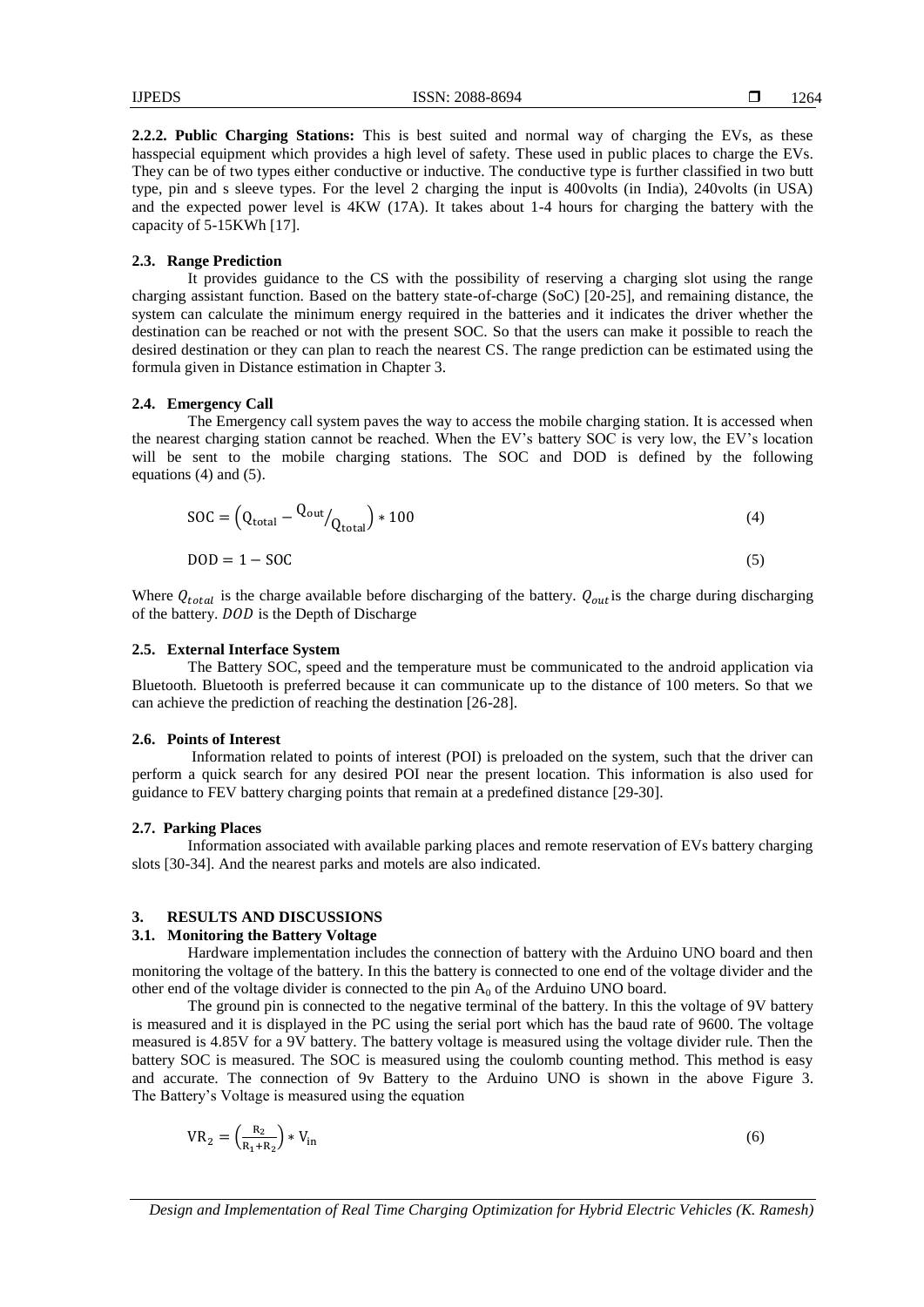$$
Ratio = \frac{V_{in}}{V_{out}} \tag{7}
$$



Figure 3. Monitoring the battery voltage Figure 4. Battery SOC-Display



# **3.2. Arduino-Bluetooth Interface**

The Figure 5a shows the interfacing ofthe Bluetooth Module to arduino for receiving the battery voltage from the arduino to android mobile.The key pin of the Bluetooth module is connected to the 3.3V of the arduino board, the VCC pin is connected to the 5V pin of the arduino. The TX pin of the Bluetooth module is connected with the RX pin of the arduino board. The RX pin of the Bluetooth module is connected with the TX pin of the arduino board. The battery SOC is communicated to the android via the Bluetooth module. The Bluetooth module used here is HC-05. It supports the baud rate 9600. The SOC is then displayed in the android is shown in Figure 5b.



Figure 5(a) Arduino-Bluetooth Interface, (b) Output Display on Android Application

| Table 1. Comparison Table for SOC |             |        |         |                |                        |            |         |  |
|-----------------------------------|-------------|--------|---------|----------------|------------------------|------------|---------|--|
|                                   | Theoretical |        |         |                | <b>Test Work Bench</b> |            |         |  |
| <b>Battery</b>                    |             |        |         | <b>Battery</b> |                        |            |         |  |
| Present                           | Charging    | SOC.   | Voltage | Present        | Charging               | <b>SOC</b> | Voltage |  |
| Voltage                           | Time        |        |         | Voltage        | Time                   |            |         |  |
| $\Omega$                          | 15          | 1.27%  | 0.06    |                | 15                     | 1.20%      | 0.04    |  |
| $\Omega$                          | 13          | 1.08%  | 0.05    | 0              | 13                     | 0.90%      | 0.02    |  |
| 0                                 | 10          | 75.76% | 3.79    |                | 10                     | 74.90%     | 3.3     |  |
| 0                                 | 9           | 73.41% | 3.67    | 0              | 9                      | 72.6%      | 3.1     |  |
|                                   |             | 100%   |         |                | 3                      | 99.98%     | 4.85    |  |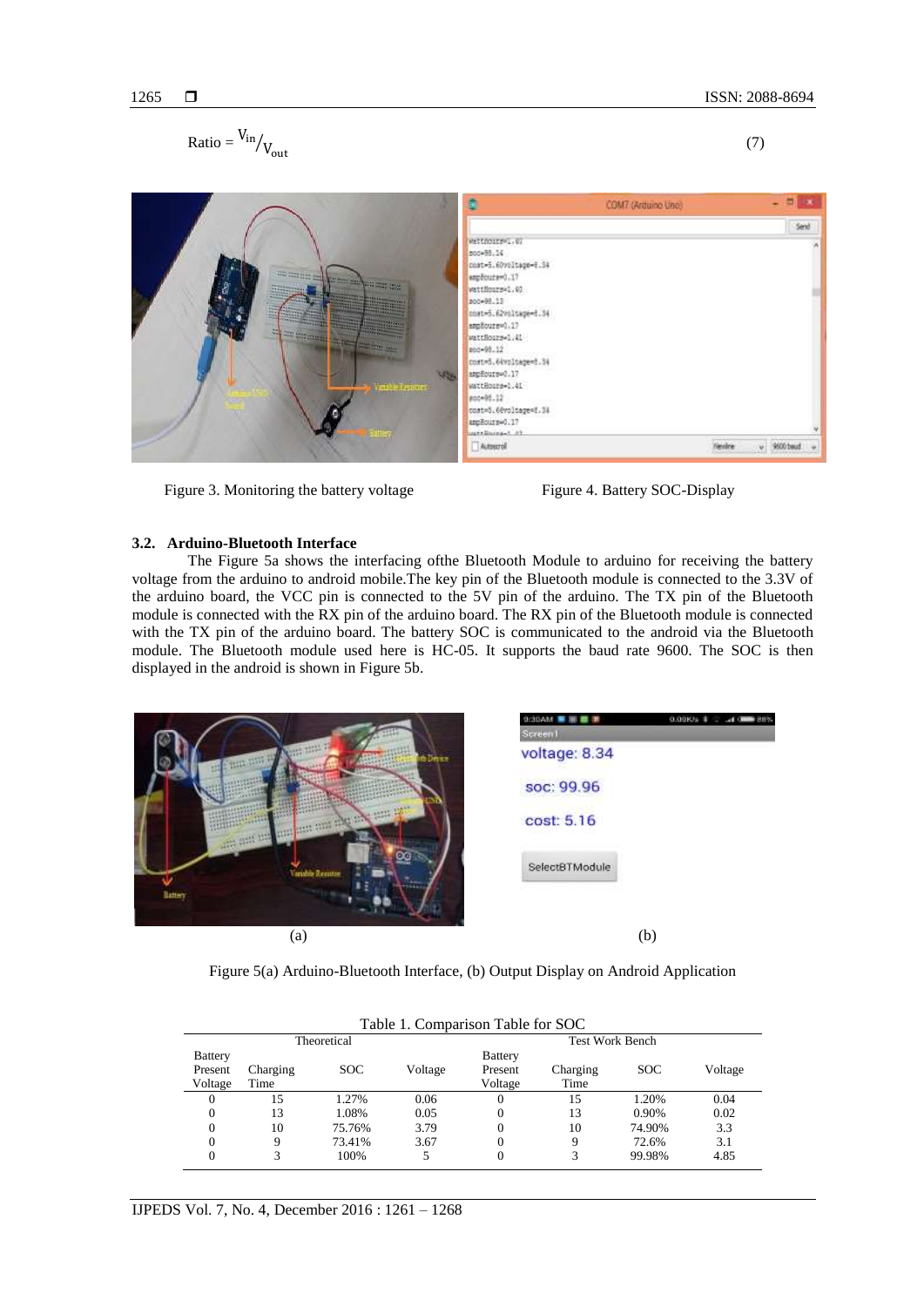#### **3.3. Algorithm for Route Prediction**

Charging Station Selection server (CSS) traces the instantaneous location of a vehicle and taps the range available with it. It proposes all the charging stations covering the limit.CSS communicates with other vehicles to determine the road traffic and gives an approximate time and charge remaining, until a specific charging station is reached. It also suggests an alternate route to the nearest charging station in case of heavy traffic. The driver chooses the charging type and blocks a slot considering least waiting time. The CSS uses mobile network to communicate with the vehicle and CSs. It also proposes the current metering scheme at particular CS and compares with other CS price. It also can be done through a demand based metering system where EVs will be charged according to peak time and peak load.



#### **3.4. Distance Estimation**

Speed, Battery pack KW rating, driving conditions, aerodynamics, vehicle weight, hills, temperature, driving styles and several others play a vital role in the distance perdiction. Here the Batttery pack KW rating and the speed is considered for the distance estimation. The equations (8), (9) and (10) are used for the distance estimation.

$$
Distance = \frac{Battery \, pack \, size \, (KW)}{Watt-hour/_{mile}} \tag{8}
$$

$$
Watt - hour/ mile = Volts * (Ampere draw/ Mile per hour)
$$
 (9)

$$
Battery Pack Size (KW) = Pack Voltage * Amp - Hour Rating
$$
\n(10)

### **4. CONCLUSION**

The main aim is to develop an android application for the electric vehicle users. It mainly concentrates on measuring the battery state of charge. After measuring the SOC it must be communicated to the android application via the Bluetooth module (HC-05). An algorithm must be developed in order to predict whether the destination can be reached with the current state of charge in the electric vehicles battery. And to evaluate this Google maps are integrated with the temperature according to that also the prediction of reaching the destination can be done. The charging station serves the electric vehicles based on the token system so requesting for the token in the charging station is also included in the android application. Mainly the android application was developed for the convenience of electrical users. For the future implementation the bidding process can be used in the allocation of parking lot to the electrical users.

#### **REFERENCES**

- [1] A.Y. Saber and G.K. Venayagamoorthy, "Plug-in vehicles and renewable energy sources for cost and emission reductions‖, *IEEE Trans. Ind.Electron*., vol. 58, no. 4, pp. 1229–1238, Apr. 2011.
- M.A. Hannan, F.A. Azidin, A. Mohamed, "Hybrid Electric vehicles and Their Challenges", Renewable and Sustainable Energy Reviews 29 (2014) 135–150.
- [3] Arancibia, A. and Strunz, K., *"Modeling of an Electrical Vehicle Charging Station for Fast DC Charging*‖, Proc. IEEE Int. Elect. Veh.Conf. (IEVC), pp. 1-6 2012.
- [4] Praveen Kumar and Kalyan Dash, "Potential Need for Electric Vehicles, Charging Station Infrastructure and its Challenges for the Indian Market", *Advance in Electronic and Electric Engineering*. ISSN 2231-1297, Volume 3, Number 4 (2013), pp. 471-476.
- [5] Wenbo Shi, Eun-Kyu Lee, Daoyuan Yao, Rui Huang, Chi- Cheng Chu, and RajitGadh, *"Evaluating Microgrid Management and Control with an Implementable Energy Management System",* Smart Grid Energy Research Center University of California, IEEE International Conference on Smart Grid Communication 3-6 November-2014.
- [6] M. Verbrugge, D. Frisch, and B. Koch, "Adaptive Energy Management of Electric and Hybrid Electric Vehicles", *Journal of Power Sources*, 2005.
- [7] Minghao AI, Linhai QI, "Orderly Charging Based Electric Vehicle Charging Stations' On-Line Monitoring System‖, CIRED Workshop - Rome, 11-12 June 2014

*Design and Implementation of Real Time Charging Optimization for Hybrid Electric Vehicles (K. Ramesh)*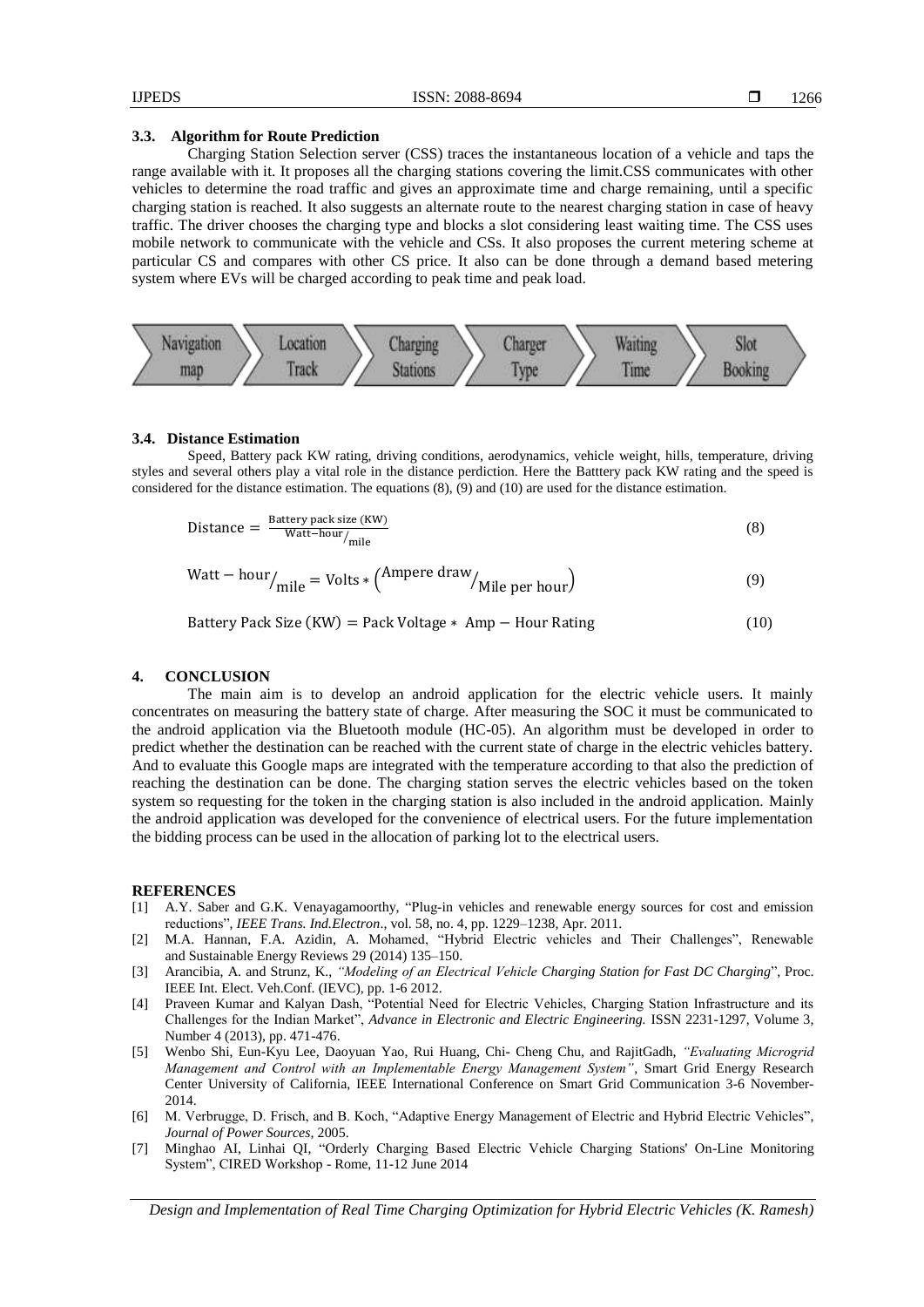- [8] Wenbo Shi, Eun-Kyu Lee, Daoyuan Yao, "Evaluating Micro grid Management and Control with an implementable energy management system", Smart Grid Energy Research Centre USA, ALBERTA, 27-31 July 2014.
- [9] F. Kennel, D. Görges, and S. Liu, "Energy management for smart grids with electric vehicles based on hierarchical MPC,‖ *IEEE Trans. Ind. Informat*., vol. 9, no. 3, pp. 1528–1537, Aug. 2013.
- [10] A. Moreno-Muñoz, V. Pallarés-López, J.J.G. de la Rosa, R. Real-Calvo, M. González-Redondo, and I.M. Moreno-García, "Embedding synchronized measurement technology for smart grid development", *IEEE Trans. Ind. In format,* vol. 9, no. 1, pp. 52–61, Feb. 2013.
- [11] V. Gungor, D. Sahin, T. Kocak, S. Ergut, C. Buccella, C. Cecati, and G. Hancke, "Smart grid technologies: Communications technologies and standards‖, *IEEE Trans. Ind. Infor000mat*., vol. 7, no. 4, pp. 529–539, Nov. 2011.
- [12] G.A. Shah, V.C. Gungor, and O.B. Akan, "A cross-layer QoS-aware communication framework in cognitive radio sensor networks for smart grid applications", *IEEE Trans. Ind. Informat.*, vol. 9, no. 3, pp. 1477–1485, Aug. 2013.
- [13] V.C. Gungor, B. Lu, and G.P. Hancke, "Opportunities and challenges of wireless sensor networks in smart grid", *IEEE Trans. Ind. Informat.,* vol. 57, no. 10, pp. 3557–3564, Oct. 2010.
- [14] P.P. Parikh, T.S. Sidhu, and A. Shami, "A comprehensive investigation of wireless LAN for IEC 61850-based smart distribution substation applications", *IEEE Trans. Ind. Informat.*, vol. 9, no. 3, pp. 1466-1476, Aug. 2013.
- [15] A. Sabbah, A. El-Mougy, and M. Ibnkahla, "A survey of networking challenges and routing protocols in smart grids‖, *IEEE Trans. Ind. Informat.,*vol. 9, no. 1, pp. 1551–3203, Feb. 2013.
- [16] J.C. Ferreira, V. Monteiro, J.L. Afonso, and A. Silva, "Smart electric vehicle charging system", in Proc. IEEE IVS Intell. Veh. Symp, Baden-Baden, Germany, Jun. 2011, pp. 758–763.
- [17] P. Simonik, A. Havel, M. Hromjak, and P. Chlebis, "Active Charging Stations for Electric Vehicles Charging", Progress In Electromagnetics Research Symposium Proceedings, KL, MALAYSIA, March 27-30, 2012, pp. 995- 998.
- [18] Haiying Wang, Yang Liu, Hang Fu and Gechen Li, "Estimation of State of Charge of Batteries for Electric Vehicles", *International Journal of Control and Automation*, Vol. 6, No. 2, April, 2013.
- [19] J.C. Ferreira, A. Silva, and J.L. Afonso, "EV-cockpit—Mobile personal travel assistance for electric vehicles", Microsystems for Automotive Applications. Smart Systems for Electric, Safe and Networked Mobility, Berlin, Germany: Springer, 2011, pp. 247–257.
- [20] Ganta Naveen, Tony Ho-Tung Yip, Yuyu Xie, "Modeling and Protection of Electric Vehicle ChargingStation".
- [21] Mostafa Majidpour, Charlie Qiu, Ching-Yen Chung, Peter Chu, RajitGadh, "Fast Demand Forecast of Electric Vehicle Charging Stations for Cell Phone Application‖, Smart Grid Energy Research Center USA, ALBERTA, 27- 31 July 2014.
- [22] Melike Erol-Kantarci, Hussein T. Mouftah, "Wireless Sensor Networks for Cost-Efficient Residential Energy Management in the Smart Grid", *IEEE Transactions on Smart Grid*, vol. 2, no. 2, june 2011.
- [23] SeokJu Lee, GirmaTewolde, Jaerock Kwon, "Design and Implementation of Vehicle Tracking System Using GPS/GSM/GPRS Technology and Smartphone Application", IEEE World Forum on Internet of Things (WF-IoT) 2014.
- [24] Pankaj Verma, J.S Bhatia, "Design and Development Of Gps-Gsm Based Tracking System With Googlemap Based Monitoring", *International Journal of Computer Science, Engineering and Applications (IJCSEA)* Vol. 3, No. 3, June 2013.
- [25] Lin Ch T, Wang J P and Chen Q S, Methods for state of charge estimation of EV batteriesand their application, Battery Bimonthly, 2004, vol. 34, no. 5, pp. 376-378.
- [26] Pooja Sathe, "Gprs Based Routing & Tracking of Mobile VehiclesUsing Arm", International Journal of *Engineering Research and Applications (IJERA)* ISSN: 2248-9622 www.ijera.com Vol. 2, Issue4, July-August 2012, pp. 1088-1090.
- [27] Daniel Chang, Daniel Erstad, Ellen Lin, Alicia Falken Rice, Chia Tzun Goh, An-An (Angel), Tsao, "Financial Viability Of Non-Residential Electric Vehicle Charging Stations‖, August 2012.
- [28] Strnad, D. Skrlee, and T. Tomisa, "A Model for the Efficient Use of Electricity Produced from Renewable Energy Sources for Electric Vehicle Charging", 978-1-4673-5556-8/13/\$31.00 ©2013 IEEE.
- [29] P. Goli, W. Shireen, "PV powered smart charging station for PHEVs", Renewable Energy 66 (2014) 280e287.
- [30] Shamna PV, Beena M Varghese," State-of-Charge Estimation of Lithium-Ion Batteries Combining Current and Voltage Based Estimation‖, *International Journal of Engineering and Innovative Technology (IJEIT)* Volume 2, Issue 12, June 2013ISSN: 2277-3754 pp 128 – 137.
- [31] J.C. Ferreira, P. Trigo, A. Silva, H. Coelho, and J.L. Afonso, *"Simulation ofelectrical distributed energy resources for electrical vehicles charging processstrategy"*, in Proc. IEEE Comput. Mag. Dedicated 2nd Brazilian Workshop Social Simul. (BWSS 2010), Oct. 2010, pp. 82–89.
- [32] Jia Ying, Yong, Vigna K. Ramachandramurty, Kang Miao Tan, and Atputharajah A, *"Modelling of Electric Vehicle Fast Charging Stationand Impact on Network Voltage"*, 2013, IEEE conference on CleanEnergy and Technology (CEAT).
- [33] Xiaona WU,Yunwei DONG, Hongbin ZHAO, *"A High Reliable Communication Technology in Electric Vehicle Charging Station",* Seventh International Conference on Software Security and Reliability Companion, 2013.
- [34] Wenbo Shi, Eun-Kyu Lee, Daoyuan Yao, Rui Huang, *"Integration of V2H/V2G Hybrid System for Demand Response in Distribution Network",* IEEE International Conference on Smart Grid Communications (Smart Grid Comm '14), Venice, Italy, 3-6 Nov. 2014.